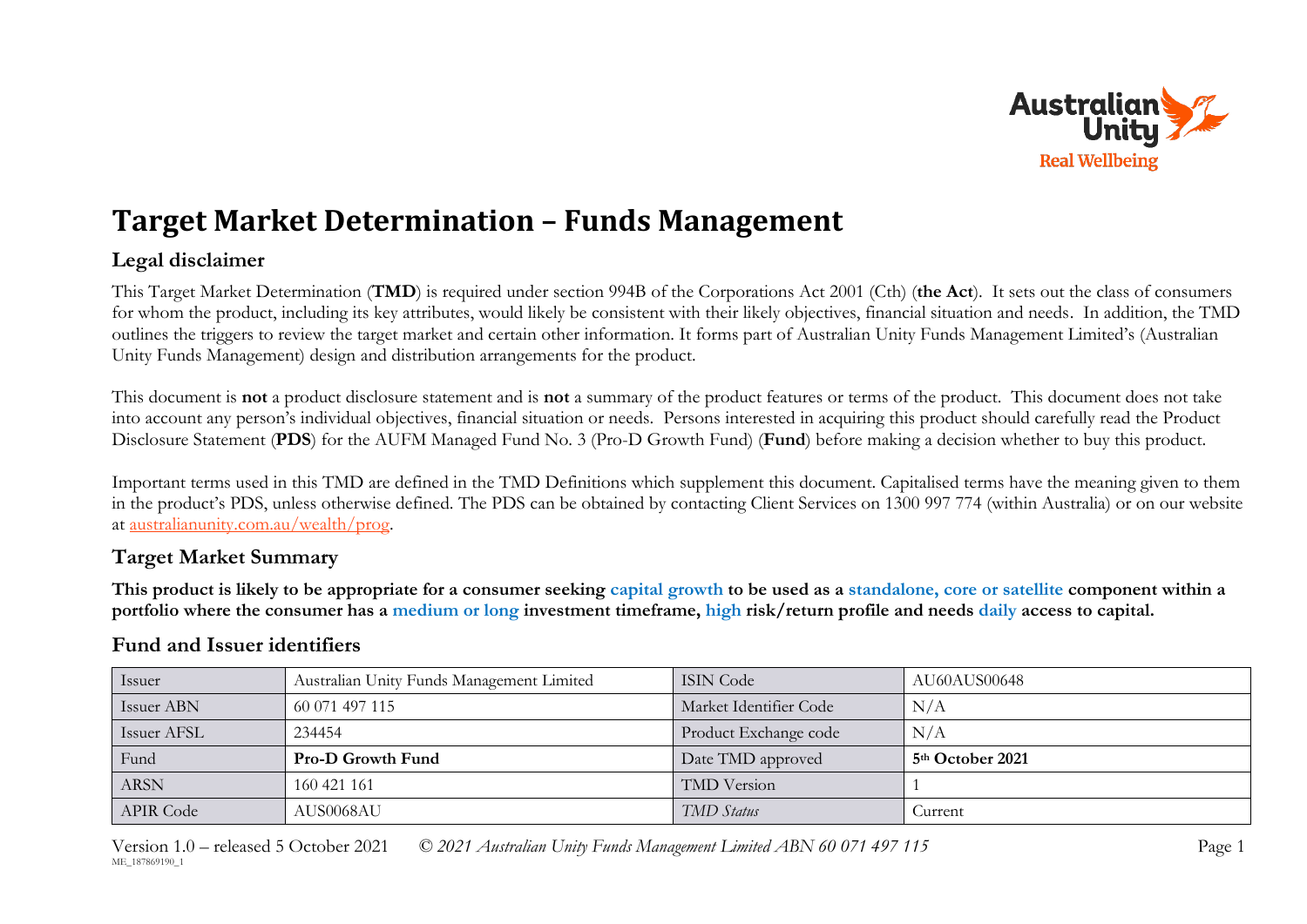# **Description of Target Market**

This part is required under section 994B(5)(b) of the Act.

### **TMD indicator key**

The Consumer Attributes for which the product is likely to be appropriate have been assessed using a red/amber/green rating methodology with appropriate colour coding:

In target market Potentially in target market Not considered in target market

#### **Instructions**

In the tables below, Column 1, Consumer Attributes, indicates a description of the likely objectives, financial situation and needs of the class of consumers that are considering this product. Column 2, TMD indicator, indicates whether a consumer meeting the attribute in column 1 is likely to be in the target market for this product.

Generally, a consumer is unlikely to be in the target market for the product if:

- **one or more** of their Consumer Attributes correspond to a **red** rating, or
- **three or more** of their Consumer Attributes correspond to an **amber** rating.

#### **Investment products and diversification**

A consumer (or class of consumer) may intend to hold a product as part of a diversified portfolio (typically with an intended product use of *satellite/small allocation* or *core component*). In such circumstances, the product should be assessed against the consumer's attributes for the relevant portion of the portfolio, rather than the consumer's portfolio as a whole. For example, a consumer may seek to construct a conservative portfolio with a satellite/small allocation to growth assets. In this case, it may be likely that a product with a *High* or *Very High* risk/return profile is consistent with the consumer's objectives for that allocation notwithstanding that the risk/return profile of the consumer as a whole is *Low* or *Medium*. In making this assessment, distributors should consider all features of a product (including its key attributes).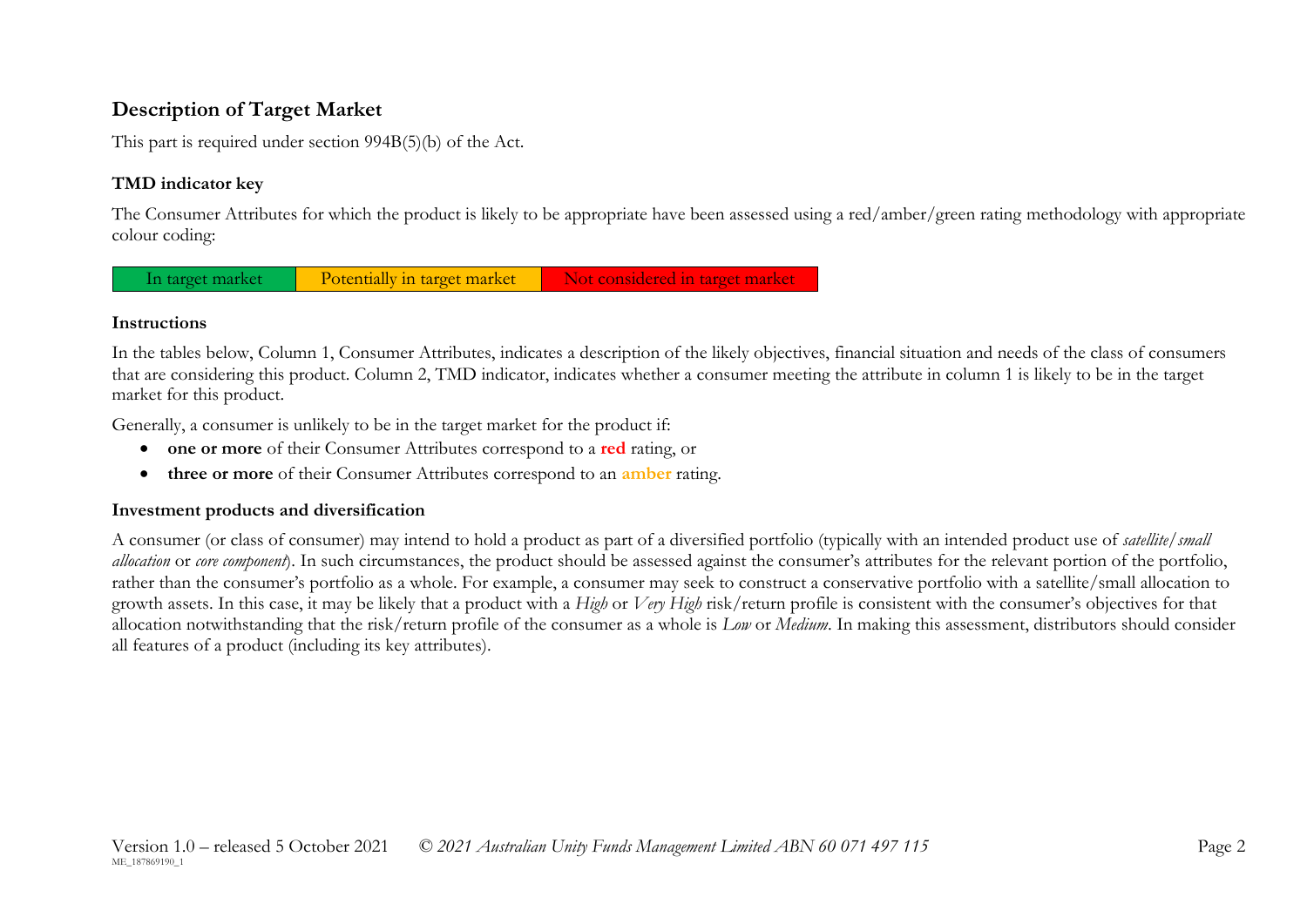| <b>Consumer Attributes</b>                                | <b>TMD</b> Indicator                                                                                                                                                                                    | Product description including key attributes                                                                                                                                                     |
|-----------------------------------------------------------|---------------------------------------------------------------------------------------------------------------------------------------------------------------------------------------------------------|--------------------------------------------------------------------------------------------------------------------------------------------------------------------------------------------------|
| Consumer's investment objective                           |                                                                                                                                                                                                         |                                                                                                                                                                                                  |
| Capital Growth                                            |                                                                                                                                                                                                         | The Fund aims to achieve post-fee returns in excess of inflation $+3.75\%$ p.a. over rolling five-year                                                                                           |
| Capital Preservation                                      |                                                                                                                                                                                                         | periods.<br>The Fund is a diversified investment solution with a strategic asset allocation of 75% growth assets                                                                                 |
| Capital Guaranteed                                        |                                                                                                                                                                                                         | and 25% defensive assets. By virtue of the nature of the assets of the Fund being largely growth                                                                                                 |
| Income Distribution                                       |                                                                                                                                                                                                         | assets, the Fund is likely to be appropriate for consumers who are seeking capital growth.                                                                                                       |
|                                                           |                                                                                                                                                                                                         | Generally, distributions are paid on a half yearly basis.                                                                                                                                        |
| Consumer's intended product use (% of Investable Assets)  |                                                                                                                                                                                                         |                                                                                                                                                                                                  |
| Solution/Standalone (75-100%)                             |                                                                                                                                                                                                         | The Fund invests in a range of assets across international and Australian equities, property and real                                                                                            |
| Core Component (25-75%)                                   | assets with about 25 percent of the Fund invested in defensive assets such as cash and fixed<br>interest. As a result of this, the Fund has very high portfolio diversification and is therefore likely |                                                                                                                                                                                                  |
| Satellite/small allocation (<25%)                         |                                                                                                                                                                                                         | to be appropriate as a standalone, core or satellite component of a consumer's portfolio.                                                                                                        |
| Consumer's investment timeframe                           |                                                                                                                                                                                                         |                                                                                                                                                                                                  |
| Short ( $\leq$ 2 years)                                   |                                                                                                                                                                                                         | The recommended minimum investment timeframe is greater than 7 years because the Fund aims                                                                                                       |
| Medium $(> 2$ years)                                      |                                                                                                                                                                                                         | to deliver returns over the medium to long term. The Fund is therefore likely to be appropriate for<br>consumers who have a medium or long investment timeframe.                                 |
| Long ( $> 8$ years)                                       |                                                                                                                                                                                                         |                                                                                                                                                                                                  |
| Consumer's Risk (ability to bear loss) and Return profile |                                                                                                                                                                                                         |                                                                                                                                                                                                  |
| Low                                                       |                                                                                                                                                                                                         | The Fund aims to achieve post-fee returns in excess of inflation $+3.75\%$ p.a. over rolling five-year                                                                                           |
| Medium                                                    |                                                                                                                                                                                                         | periods. Due to the nature of the Fund's investment strategy the level of investment risk is<br>considered high. The Fund targets a high return profile and has a potential for high losses. The |
| High                                                      |                                                                                                                                                                                                         | Fund is therefore likely to be appropriate for consumers who have a high risk and return profile.                                                                                                |
| Very High                                                 |                                                                                                                                                                                                         |                                                                                                                                                                                                  |
| Consumer's need to withdraw money                         |                                                                                                                                                                                                         |                                                                                                                                                                                                  |
| Daily                                                     |                                                                                                                                                                                                         | Under normal circumstances unit holders can withdraw from the Fund daily by providing a                                                                                                          |
| Weekly                                                    |                                                                                                                                                                                                         | withdrawal request. Withdrawals are generally paid within five business days although, under the<br>constitution for the Fund, we have up to 21 days to satisfy withdrawal requests.             |
| Monthly                                                   |                                                                                                                                                                                                         | The Fund is therefore likely to be appropriate for consumers who need the ability to lodge a                                                                                                     |
| Quarterly                                                 |                                                                                                                                                                                                         | withdrawal request on any given business day. Please refer to the Fund's PDS for information<br>regarding the minimum withdrawal amount.                                                         |
| Annually or longer                                        |                                                                                                                                                                                                         |                                                                                                                                                                                                  |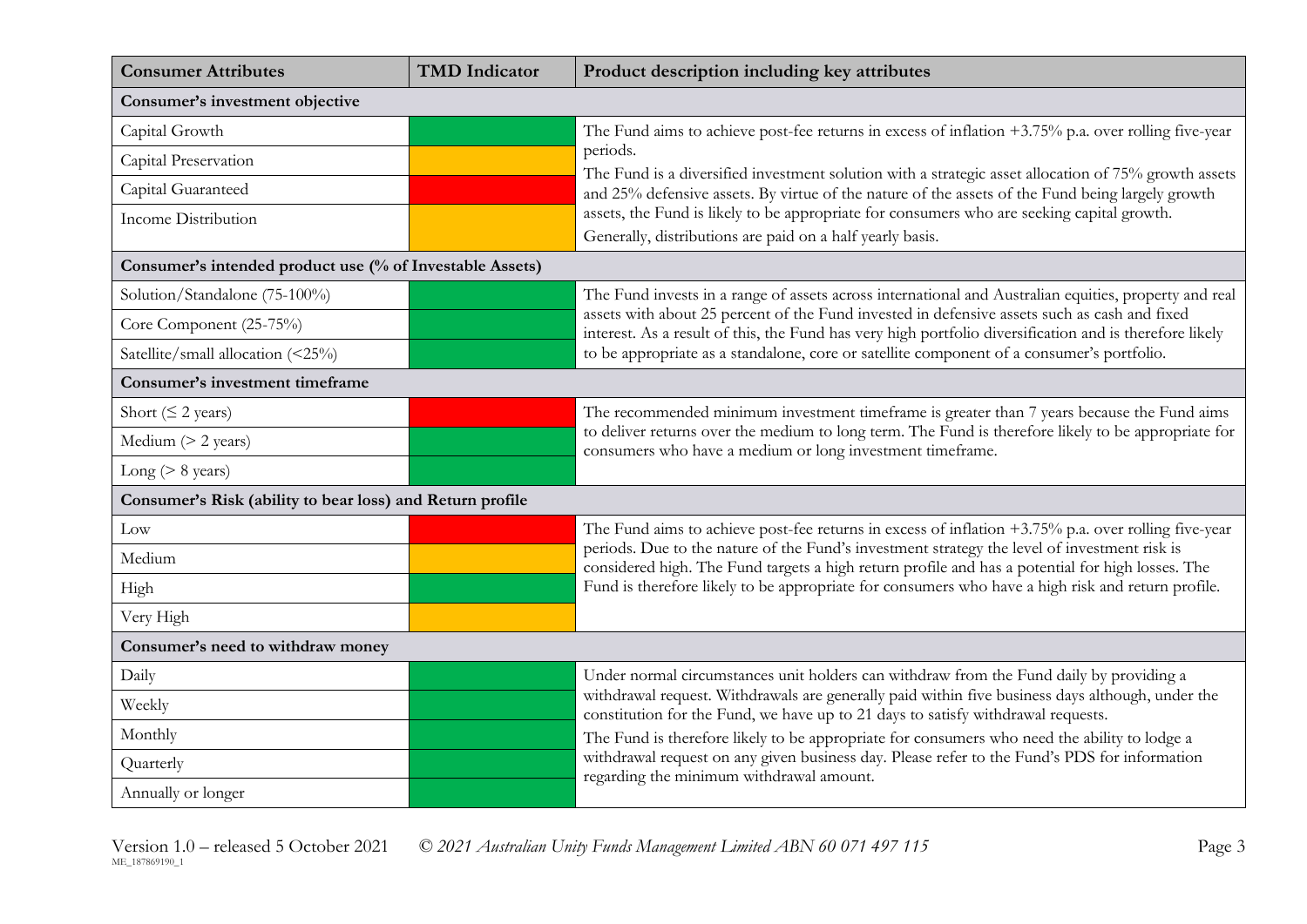# **Appropriateness**

Note: This section is required under RG 274.64–66.

The Issuer has assessed the product and formed the view that the product, including its key attributes, is likely to be consistent with the likely objectives, financial situation and needs of consumers in the target market as described above, as the features of this product in Column 3 of the table above are likely to be suitable for consumers with the attributes identified with a green TMD Indicator in Column 2.

## **Distribution conditions/restrictions**

This part is required under section 994B(5)(c) of the Act.

| <b>Distribution Condition</b>         | <b>Distribution Condition Rationale</b> |
|---------------------------------------|-----------------------------------------|
| There are no distribution conditions. | Not applicable.                         |

#### **Review triggers**

This part is required under section 994B(5)(d) of the Act.

Material change to key attributes, fund investment objective and/or fees.

Material deviation from benchmark / objective over sustained period.

Key attributes have not performed as disclosed by a material degree and for a material period.

Determination by the issuer of an ASIC reportable Significant Dealing.

Material or unexpectedly high number of complaints (as defined in section 994A(1) of the Act) about the product or distribution of the product.

The use of Product Intervention Powers, regulator orders or directions that affects the product.

### **Mandatory review periods**

This part is required under section 994B(5)(e) and (f) of the Act.

| <b>Review period</b> | Maximum period for review |
|----------------------|---------------------------|
| Initial review       | 1 year and 3 months       |
| Subsequent review    | 2 years and 3 months      |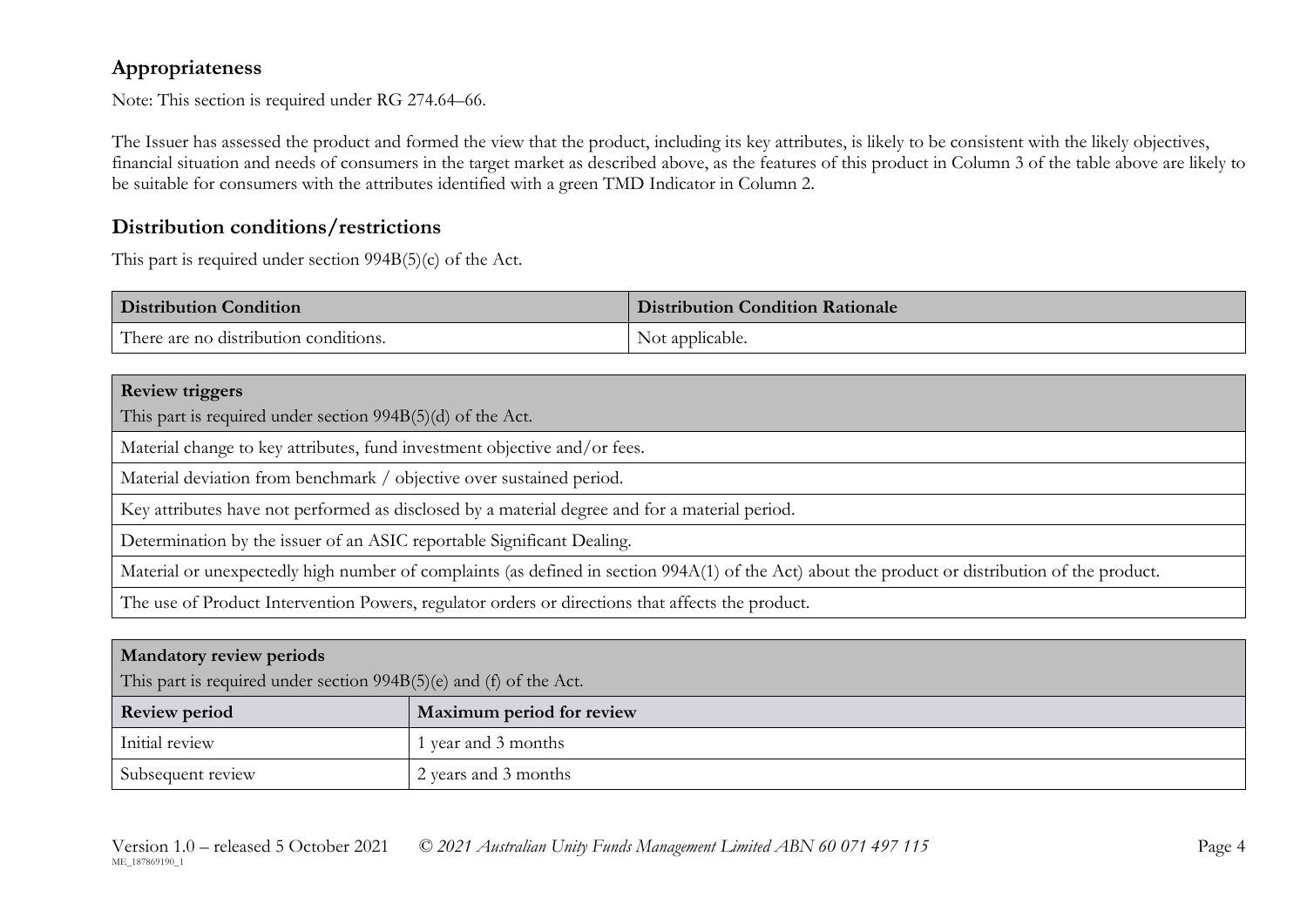| Distributor reporting requirements<br>This part is required under section $994B(5)(g)$ and (h) of the Act.                                                                                               |                                                                                                                             |                                                   |
|----------------------------------------------------------------------------------------------------------------------------------------------------------------------------------------------------------|-----------------------------------------------------------------------------------------------------------------------------|---------------------------------------------------|
| <b>Reporting requirement</b>                                                                                                                                                                             | <b>Reporting period</b>                                                                                                     | Which distributors this<br>requirement applies to |
| Complaints (as defined in section 994A(1) of the Act) relating<br>to the product. The distributor should provide all the content<br>of the complaint, having regard to privacy.                          | Within 10 business days following the end of the<br>calendar quarter.                                                       | All distributors                                  |
| Significant dealing outside of target market, under s994F(6) of<br>the Act.<br>See Definitions for further detail.                                                                                       | As soon as practicable but no later than 10 business days<br>after distributor becomes aware of the significant<br>dealing. | All distributors                                  |
| To the extent a distributor is aware, dealings outside the target<br>market, including reason why acquisition is outside of target<br>market, and whether acquisition occurred under personal<br>advice. | Within 10 business days following the end of the<br>calendar quarter.                                                       | All distributors                                  |

If practicable, distributors should adopt the FSC data standards for reports to the issuer. Distributors must report to Australian Unity Funds Management using the method specified: <https://www.australianunity.com.au/wealth/distributor-complaints>. This link also provides contact details relating to this TMD for Australian Unity Funds Management.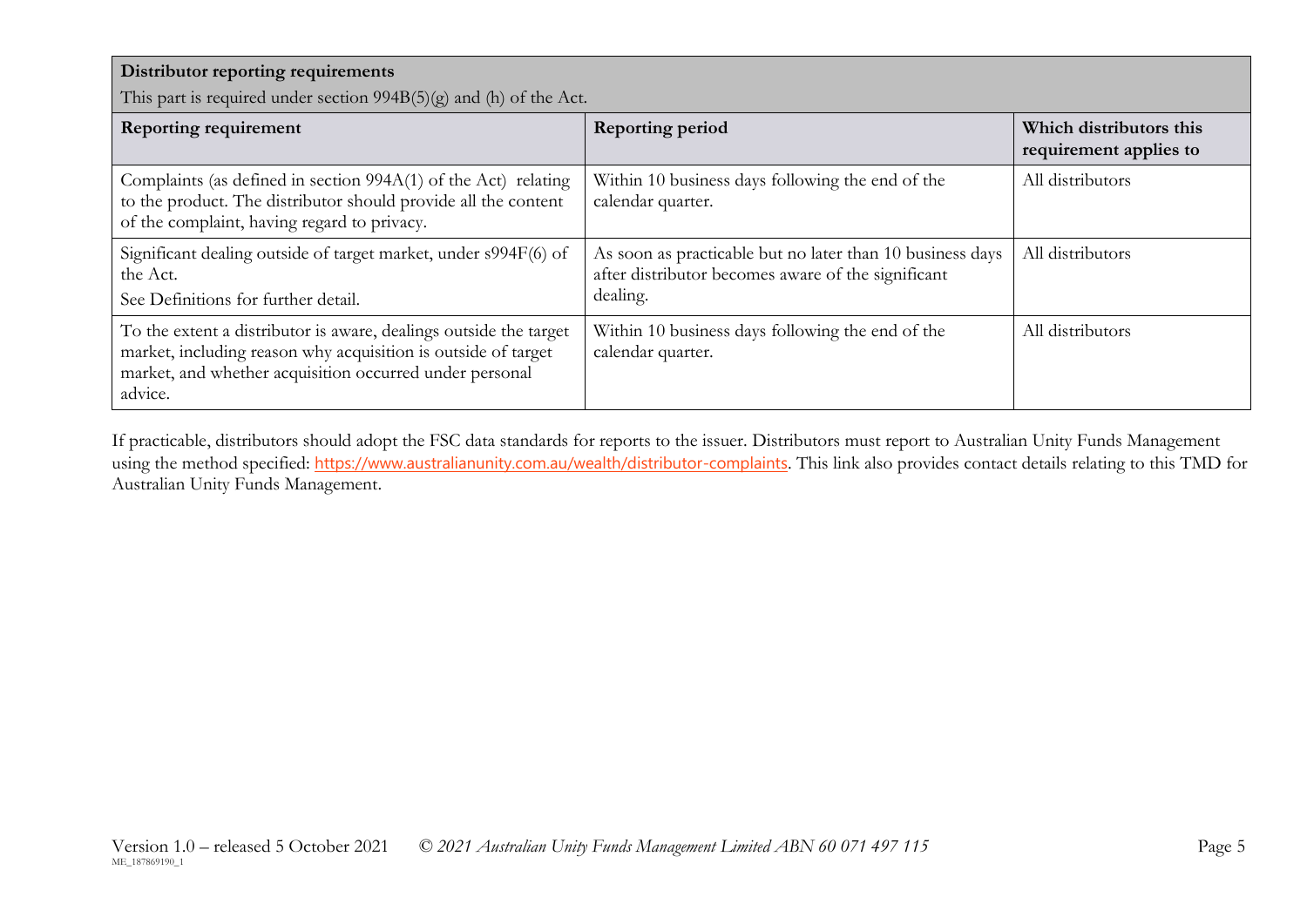# *Copyright & Disclaimer*

This target market determination (TMD) is made by Australian Unity Funds Management Limited ABN 60 071 497 115, AFS Licence No 234454 (Issuer) pursuant to section 994B of the Corporations Act 2001 (Cth). The Issuer is the responsible entity of the Fund and the issuer of interests in the Fund (Product).

This document is not a summary of the Fund or the Product, or the Product Disclosure Statement for the Product (PDS). It does not (and is not intended to) set out a summary of the terms or features of the Product.

This document is intended to provide a record of the Issuer's assessment of the Product, which forms the basis of this TMD. It also details the Product's distribution channel(s) and distribution strategy which must align to this TMD. This document is also used as a basis for the periodic review of the TMD and the Product's suitability for distribution to the identified target market.

This document does not (and is not intended to) provide or constitute financial product advice. The target market described in this TMD is general in nature only and does not make any statement or representation that a particular person is or is not in the target market described in this TMD. This TMD does not take into account the objectives, financial situation and needs of any particular person and the Issuer makes no representation as to whether or not the Fund or the Product is suitable for any particular person.

Prior to making any decision in relation to the Fund or the Product, investors should obtain and consider the PDS, and obtain financial product advice if necessary. This TMD should not be taken by a person to be a substitute for obtaining and considering the PDS or obtaining financial product advice that takes into account the person's objectives, financial situation and needs.

An investment in the Product is subject to investment risk, including delays on the payment of withdrawal proceeds and the loss of income or the principal invested. While any forecasts, estimates and opinions in this material are made on a reasonable basis, actual future results and performance of the Product may differ materially from the forecasts, estimates and opinions set out in this TMD. No guarantee as to the repayment of capital, the performance of the Product or any rate of return described in this TMD is made by the Issuer or any other person.

This material is not intended for distribution to, or use by, any person in any jurisdiction or country where such distribution or use would be contrary to local law or regulation.

The Issuer, and its officers, employees, agents and advisers, believe that the information in this TMD and the sources on which the information is based (which may be sourced from third parties) are correct as at the date of this TMD. While every care has been taken in the preparation of this TMD, no warranty of accuracy or reliability is given and no responsibility for the information is accepted by the Issuer, or its officers, employees, agents or advisers. To the fullest extent permitted under law, the Issuer excludes all liability for information provided in this TMD.

No part of this TMD may be reproduced or distributed in any manner without the prior written permission of the Issuer.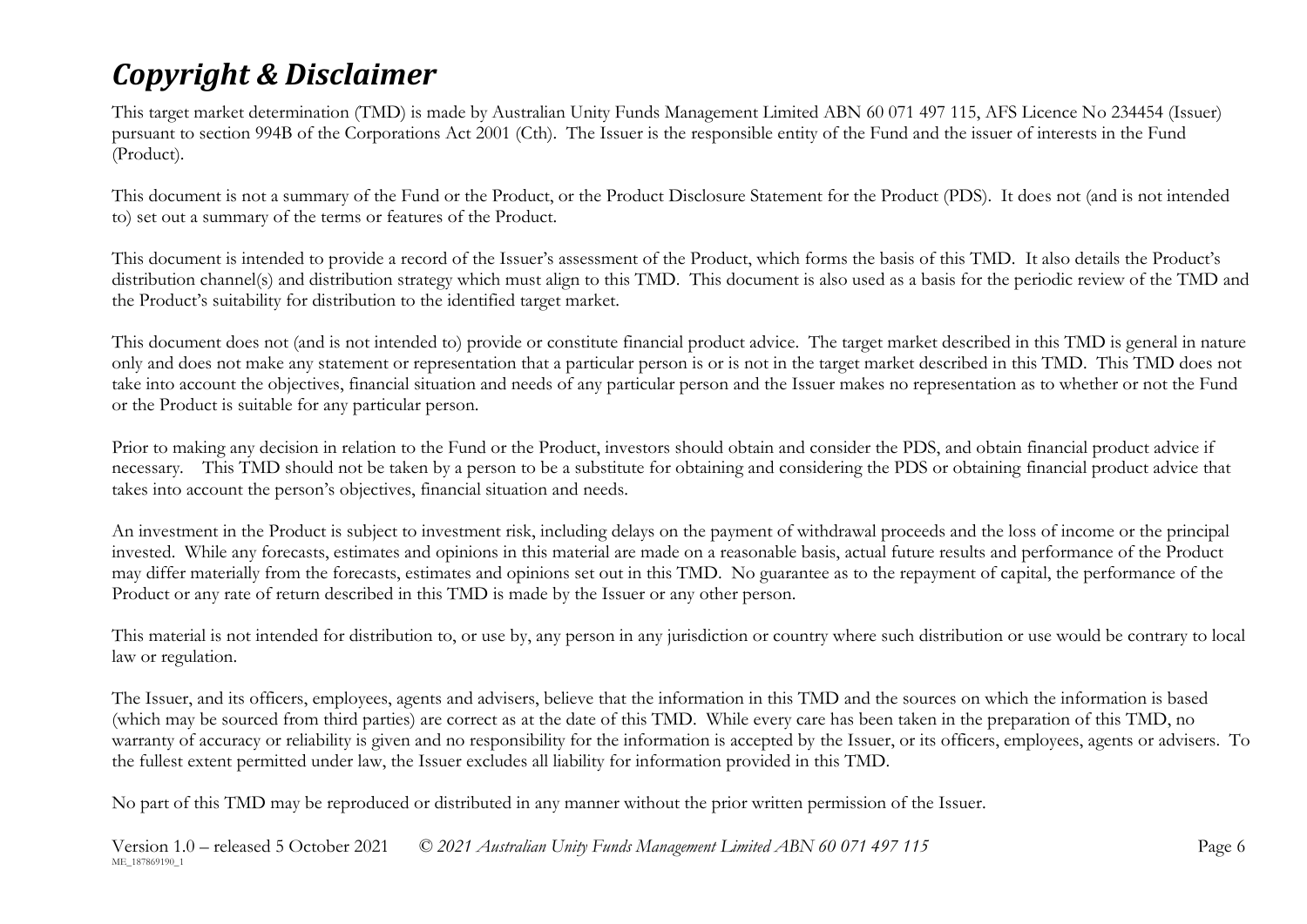# **Definitions**

| Term                                                                                                            | Definition                                                                                                                                                                                                                                                                                                                                      |  |
|-----------------------------------------------------------------------------------------------------------------|-------------------------------------------------------------------------------------------------------------------------------------------------------------------------------------------------------------------------------------------------------------------------------------------------------------------------------------------------|--|
| Consumer's investment objective                                                                                 |                                                                                                                                                                                                                                                                                                                                                 |  |
| Capital Growth                                                                                                  | The consumer seeks to invest in a product designed to generate capital return. The consumer prefers exposure to<br>growth assets (such as shares or property) or otherwise seeks an investment return above the current inflation rate.                                                                                                         |  |
| Capital Preservation                                                                                            | The consumer seeks to invest in a product to reduce volatility and minimise loss in a market down-turn. The<br>consumer prefers exposure to defensive assets (such as cash or fixed income securities) that are generally lower in<br>risk and less volatile than growth investments.                                                           |  |
| Capital Guaranteed                                                                                              | The consumer seeks a guarantee or protection against capital loss whilst still seeking the potential for capital growth<br>(typically gained through a derivative arrangement). The consumer would likely understand the complexities,<br>conditions and risks that are associated with such products.                                          |  |
| Income Distribution                                                                                             | The consumer seeks to invest in a product designed to distribute regular and/or tax-effective income. The consumer<br>prefers exposure to income-generating assets (typically, high dividend-yielding equities, fixed income securities and<br>money market instruments).                                                                       |  |
| Consumer's intended product use (% of Investable Assets)                                                        |                                                                                                                                                                                                                                                                                                                                                 |  |
| Solution/Standalone (75-100%)                                                                                   | The consumer intends to hold the investment as either a part or the majority (up to 100%) of their total <i>investable</i><br>assets (see definition below). The consumer typically prefers exposure to a product with at least High portfolio<br>diversification (see definitions below).                                                      |  |
| Core Component (25-75%)                                                                                         | The consumer intends to hold the investment as a major component, up to 75%, of their total <i>investable assets</i> (see<br>definition below). The consumer typically prefers exposure to a product with at least Medium portfolio diversification<br>(see definitions below).                                                                 |  |
| Satellite (<25%)                                                                                                | The consumer intends to hold the investment as a smaller part of their total portfolio, as an indication it would be<br>suitable for up to 25% of the total <i>investable assets</i> (see definition below). The consumer is likely to be comfortable<br>with exposure to a product with Low portfolio diversification (see definitions below). |  |
| <b>Investable Assets</b>                                                                                        | Those assets that the investor has available for investment, excluding the residential home.                                                                                                                                                                                                                                                    |  |
| Portfolio diversification (for completing the key product attribute section of consumer's intended product use) |                                                                                                                                                                                                                                                                                                                                                 |  |
| Low                                                                                                             | Single asset class, single country, low or moderate holdings of securities - e.g. high conviction Aussie equities.                                                                                                                                                                                                                              |  |
| Medium                                                                                                          | 1-2 asset classes, single country, broad exposure within asset class, e.g. Aussie equities "All Ords".                                                                                                                                                                                                                                          |  |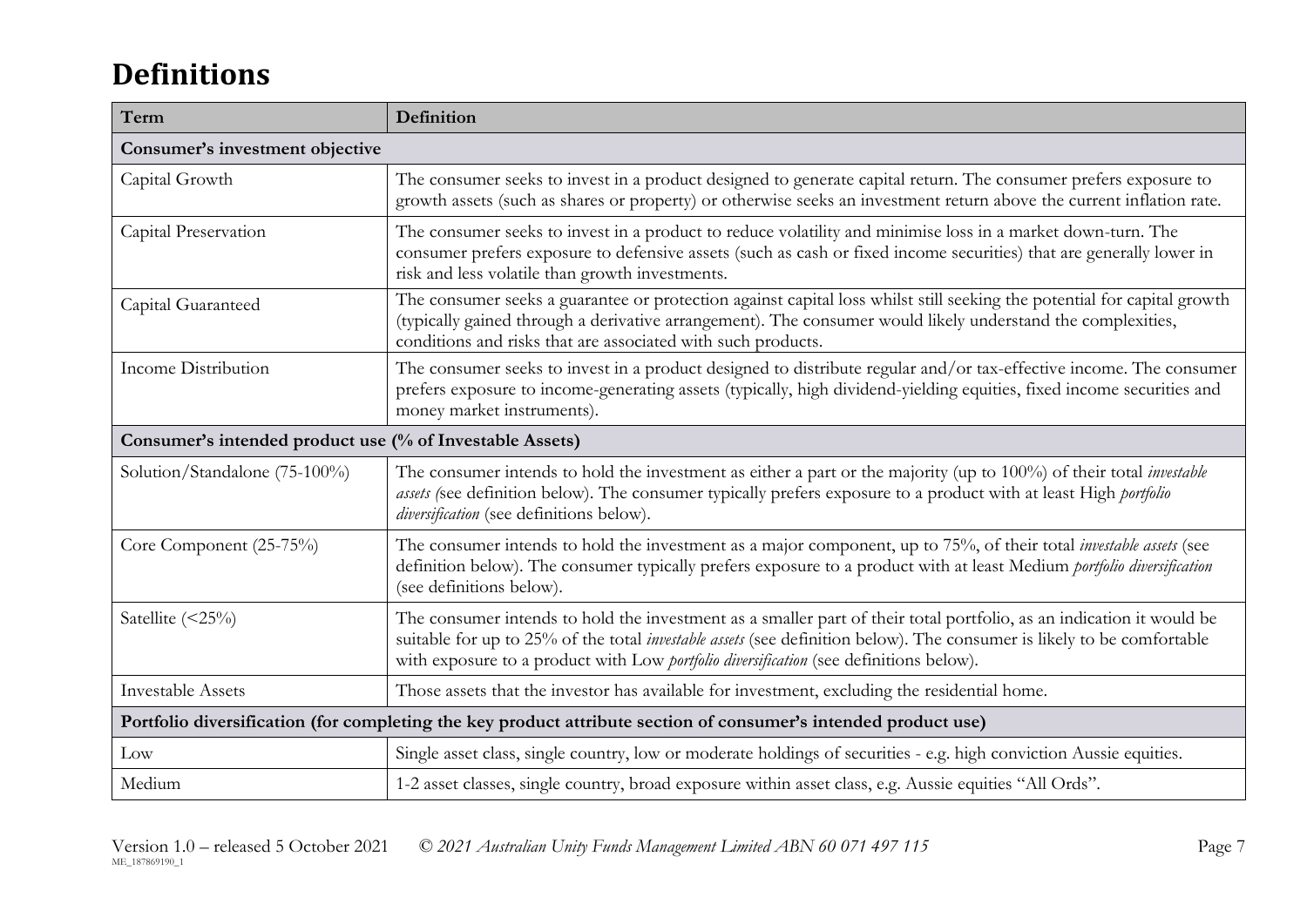| Term                                     | Definition                                                                                                                                                                           |  |
|------------------------------------------|--------------------------------------------------------------------------------------------------------------------------------------------------------------------------------------|--|
| High                                     | Highly diversified across either asset classes, countries or investment managers, e.g. Australian multi-manager<br>balanced fund or global multi-asset product (or global equities). |  |
| Consumer's intended investment timeframe |                                                                                                                                                                                      |  |
| Short ( $\leq$ 2 years)                  | The consumer has a short investment timeframe and may wish to redeem within two years.                                                                                               |  |
| Medium $(> 2$ years)                     | The consumer has a medium investment timeframe and is unlikely to redeem within two years.                                                                                           |  |
| Long ( $> 8$ years)                      | The consumer has a long investment timeframe and is unlikely to redeem within eight years.                                                                                           |  |

#### **Consumer's Risk (ability to bear loss) and Return profile**

Issuers should undertake a comprehensive risk assessment for each product. The FSC recommends adoption of the Standard Risk Measure (**SRM**) to calculate the likely number of negative annual returns over a 20 year period, using the guidance and methodology outlined in the **[Standard Risk Measure](https://protect-eu.mimecast.com/s/pqPaCwVNmtGRQpvMFVpVgu?domain=urldefense.com)  [Guidance Paper For Trustees](https://protect-eu.mimecast.com/s/pqPaCwVNmtGRQpvMFVpVgu?domain=urldefense.com)**. SRM is not a complete assessment of risk and potential loss. For example, it does not detail important issues such as the potential size of a negative return or that a positive return could still be less than a consumer requires to meet their investment objectives/needs. Issuers may wish to supplement the SRM methodology by also considering other risk factors. For example, some products may use leverage, derivatives or short selling, may have liquidity or withdrawal limitations, or otherwise may have a complex structure or increased investment risks, which should be documented together with the SRM to substantiate the product risk rating.

A consumer's desired product return profile would generally take into account the impact of fees, costs and taxes.

| Low       | The consumer is conservative or low risk in nature, seeks to minimise potential losses (e.g. has the ability to bear up<br>to 1 negative return over a 20 year period (SRM 1 to 2)) and is comfortable with a low target return profile.                                         |
|-----------|----------------------------------------------------------------------------------------------------------------------------------------------------------------------------------------------------------------------------------------------------------------------------------|
|           | Consumer typically prefers defensive assets such as cash and fixed income.                                                                                                                                                                                                       |
| Medium    | The consumer is moderate or medium risk in nature, seeking to minimise potential losses (e.g. has the ability to bear<br>up to 4 negative returns over a 20 year period (SRM 3 to 5)) and comfortable with a moderate target return profile.                                     |
|           | Consumer typically prefers a balance of growth assets such as shares, property and alternative assets and defensive<br>assets such as cash and fixed income.                                                                                                                     |
| High      | The consumer is higher risk in nature and can accept higher potential losses (e.g. has the ability to bear up to 6<br>negative returns over a 20 year period (SRM 6)) in order to target a higher target return profile.                                                         |
|           | Consumer typically prefers predominantly growth assets such as shares, property and alternative assets with only a<br>smaller or moderate holding in defensive assets such as cash and fixed income.                                                                             |
| Very high | The consumer has a more aggressive or very high risk appetite, seeks to maximise returns and can accept higher<br>potential losses (e.g. has the ability to bear 6 or more negative returns over a 20 year period (SRM 7) and possibly<br>other risk factors, such as leverage). |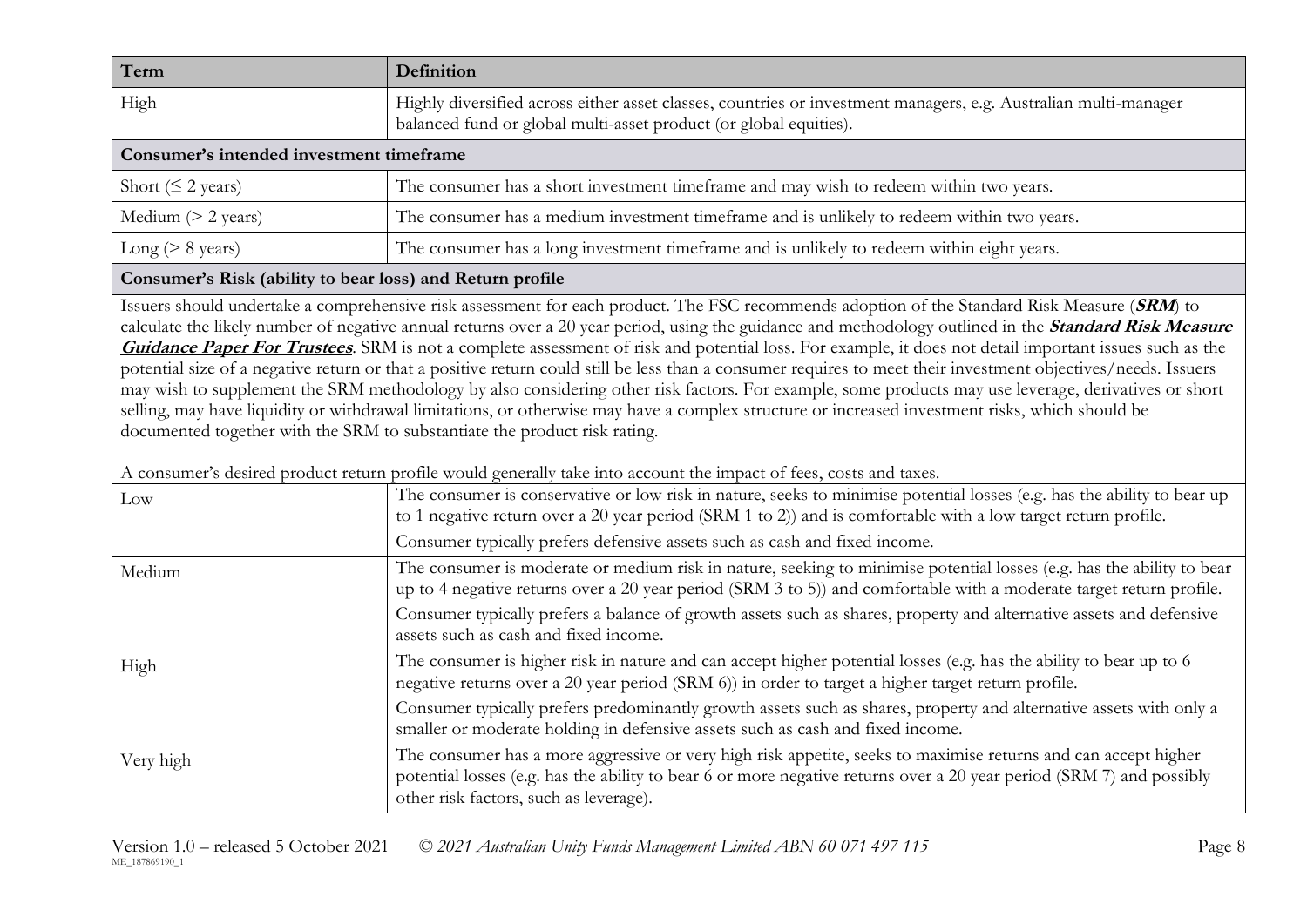| Term                                                  | Definition                                                                                                                                                                                                                                                                                                                                                                                                                                                                              |  |
|-------------------------------------------------------|-----------------------------------------------------------------------------------------------------------------------------------------------------------------------------------------------------------------------------------------------------------------------------------------------------------------------------------------------------------------------------------------------------------------------------------------------------------------------------------------|--|
|                                                       | Consumer typically prefers growth assets such as shares, property and alternative assets.                                                                                                                                                                                                                                                                                                                                                                                               |  |
| Consumer's need to withdraw money                     |                                                                                                                                                                                                                                                                                                                                                                                                                                                                                         |  |
| in completing this section.                           | Issuers should consider in the first instance the redemption request frequency under ordinary circumstances. However, the redemption request frequency<br>is not the only consideration when determining the ability to meet the investor's requirement to access capital. To the extent that the liquidity of the<br>underlying investments or possible liquidity constraints (e.g. ability to stagger or delay redemptions) could impact this, this is to be taken into consideration |  |
| Daily/Weekly/Monthly/Quarterly/<br>Annually or longer | The consumer seeks to invest in a product which permits redemption requests at this frequency under ordinary<br>circumstances and the issuer is typically able to meet that request within a reasonable period.                                                                                                                                                                                                                                                                         |  |
| <b>Distributor Reporting</b>                          |                                                                                                                                                                                                                                                                                                                                                                                                                                                                                         |  |
| Significant dealings                                  | Section 994F(6) of the Act requires distributors to notify the issuer if they become aware of a significant dealing in<br>the product that is not consistent with the TMD. Neither the Act nor ASIC defines when a dealing is 'significant'<br>and distributors have discretion to apply its ordinary meaning.                                                                                                                                                                          |  |
|                                                       | The issuer will rely on notifications of significant dealings to monitor and review the product, this TMD, and its<br>distribution strategy, and to meet its own obligation to report significant dealings to ASIC.                                                                                                                                                                                                                                                                     |  |
|                                                       | Dealings outside this TMD may be significant because:                                                                                                                                                                                                                                                                                                                                                                                                                                   |  |
|                                                       | they represent a material proportion of the overall distribution conduct carried out by the distributor in<br>$\bullet$<br>relation to the product, or                                                                                                                                                                                                                                                                                                                                  |  |
|                                                       | they constitute an individual transaction which has resulted in, or will or is likely to result in, significant<br>$\bullet$<br>detriment to the consumer (or class of consumer).                                                                                                                                                                                                                                                                                                       |  |
|                                                       | In each case, the distributor should have regard to:                                                                                                                                                                                                                                                                                                                                                                                                                                    |  |
|                                                       | the nature and risk profile of the product (which may be indicated by the product's risk rating or withdrawal<br>$\bullet$<br>timeframes),                                                                                                                                                                                                                                                                                                                                              |  |
|                                                       | the actual or potential harm to a consumer (which may be indicated by the value of the consumer's<br>investment, their intended product use or their ability to bear loss), and                                                                                                                                                                                                                                                                                                         |  |
|                                                       | the nature and extent of the inconsistency of distribution with the TMD (which may be indicated by the<br>$\bullet$<br>number of red or amber ratings attributed to the consumer).                                                                                                                                                                                                                                                                                                      |  |
|                                                       | Objectively, a distributor may consider a dealing (or group of dealings) outside the TMD to be significant if:                                                                                                                                                                                                                                                                                                                                                                          |  |
|                                                       | it constitutes more than half of the distributor's total retail product distribution conduct in relation to the<br>product over the reporting period,                                                                                                                                                                                                                                                                                                                                   |  |